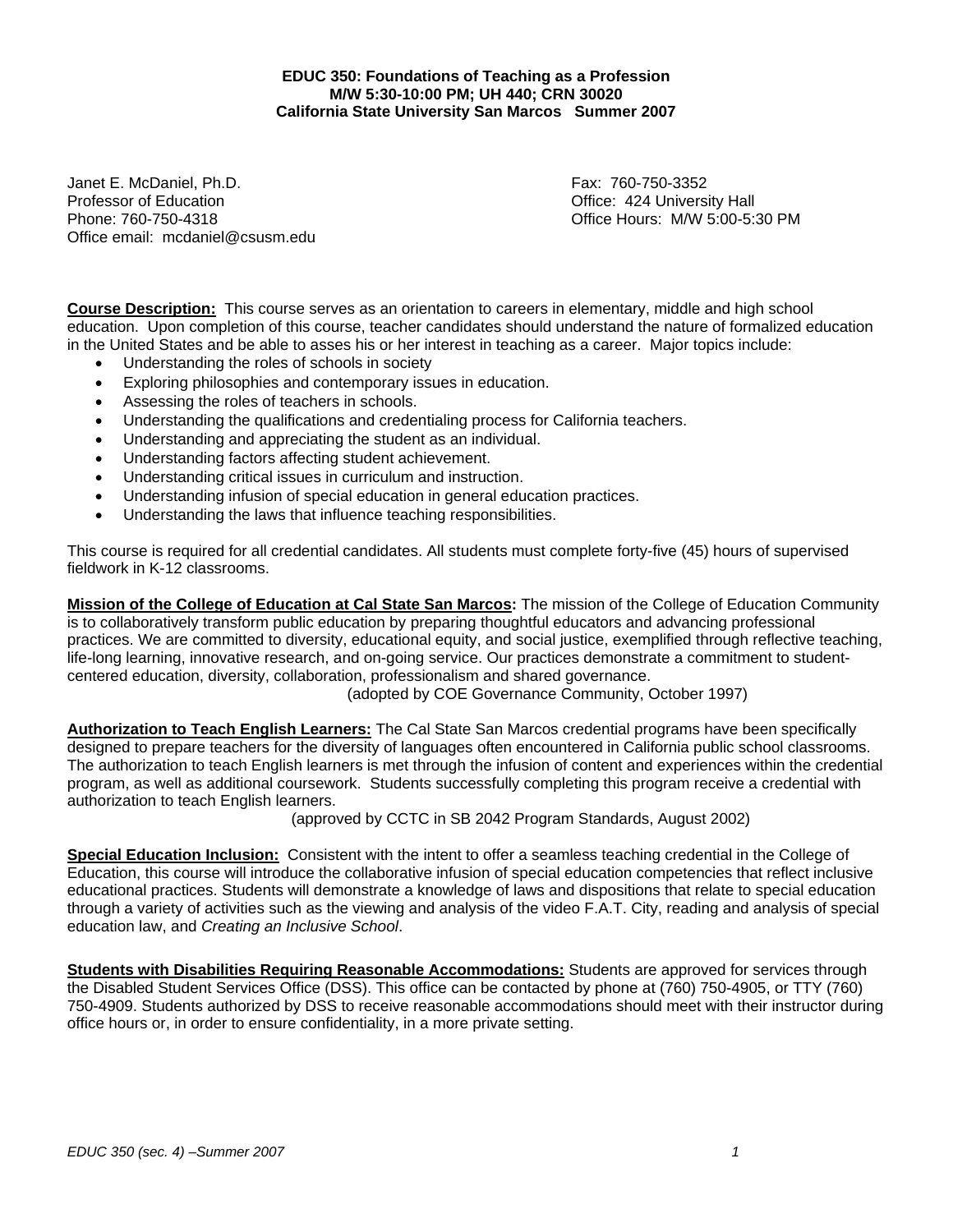**College of Education Attendance Policy:** Due to the dynamic and interactive nature of courses in the College of Education, all students are expected to attend all classes and participate actively. Absences and late arrivals/early departures will affect the final grade. A minimum grade of C+ is required in Educ 350 to qualify as prerequisite for admission to the Cal State San Marcos teacher credential program. COE attendance policy states, "At a minimum, students must attend 80% of class time, or s/he may not receive a passing grade for the course at the discretion of the instructor. Individual instructors may adopt more stringent attendance requirements." Should students have extenuating circumstances, please contact the instructor as soon as possible. In this section of Educ 350, the instructor has adopted this additional policy: If you miss one class session, you cannot receive a grade of A or A -; if you miss two class sessions, you cannot receive a grade of B+, B, or B-. If you miss three class sessions, you will receive a C+ at best (depending on your accomplishments on assignments). If you miss four or more class sessions, you will receive a D or F.

**Credential Program Recommendations:** As one of several evaluation methods, Educ 350 course instructors are asked for feedback concerning credential candidates who are applying for programs at Cal State San Marcos. Keep in mind that your professionalism and hard work in this class not only affect your course grade, but also indicate your readiness for a credential program.

**Fieldwork:** In addition to in-class work, assigned readings and projects, students will participate in forty-five (45) hours of supervised fieldwork assignments in a variety of public school settings. Details on the fieldwork are found on the WebCT site. Documentation of these hours is required to receive a grade in EDUC 350. Cal State San Marcos students are expected to adhere to professional standards in their dress and behavior in the field. Required clearances (fingerprints, TB test) are the responsibility of the student. A recommendation (usually from the classroom teacher where most of the fieldwork is done, also known as a Field Experience Recommendation) is a requirement for admission to the Cal State San Marcos Teacher Credentialing programs.

## **All University Writing Requirement**

Every course at the university must fulfill the university's writing requirement of at least 2500 words. In EDUC 350, this is accomplished through the following written assignments: Teacher Interview, Philosophy Paper, Reading Logs, and Inclusion/Law/Diversity.

## **CSUSM Academic Honesty Policy**

"Students will be expected to adhere to standards of academic honesty and integrity, as outlined in the Student Academic Honesty Policy. All written work and oral presentation assignments must be original work. All ideas/materials that are borrowed from other sources must have appropriate references to the original sources. Any quoted material should give credit to the source and be punctuated with quotation marks.

Students are responsible for honest completion of their work including examinations. There will be no tolerance for infractions. If you believe there has been an infraction by someone in the class, please bring it to the instructor's attention. The instructor reserves the right to discipline any student for academic dishonesty in accordance with the general rules and regulations of the university. Disciplinary action may include the lowering of grades and/or the assignment of a failing grade for an exam, assignment, or the class as a whole."

Incidents of Academic Dishonesty will be reported to the Dean of Students. Sanctions at the University level may include suspension or expulsion from the University.

## **Plagiarism:**

As an educator, it is expected that each student will do his/her own work, and contribute equally to group projects and processes. Plagiarism or cheating is unacceptable under any circumstances. If you are in doubt about whether your work is paraphrased or plagiarized see the Plagiarism Prevention for Students website http://library.csusm.edu/plagiarism/index.html. If there are questions about academic honesty, please consult the University catalog.

**Use of Technology:** Students are expected to demonstrate competency in the use of various forms of technology (i.e. word processing, electronic mail, WebCT6, use of the Internet, and/or multimedia presentations). Specific requirements for course assignments with regard to technology are at the discretion of the instructor. Keep a digital copy of all assignments for use in your teaching portfolio. All assignments will be submitted online. Details will be given in class.

## **Electronic Communication Protocol**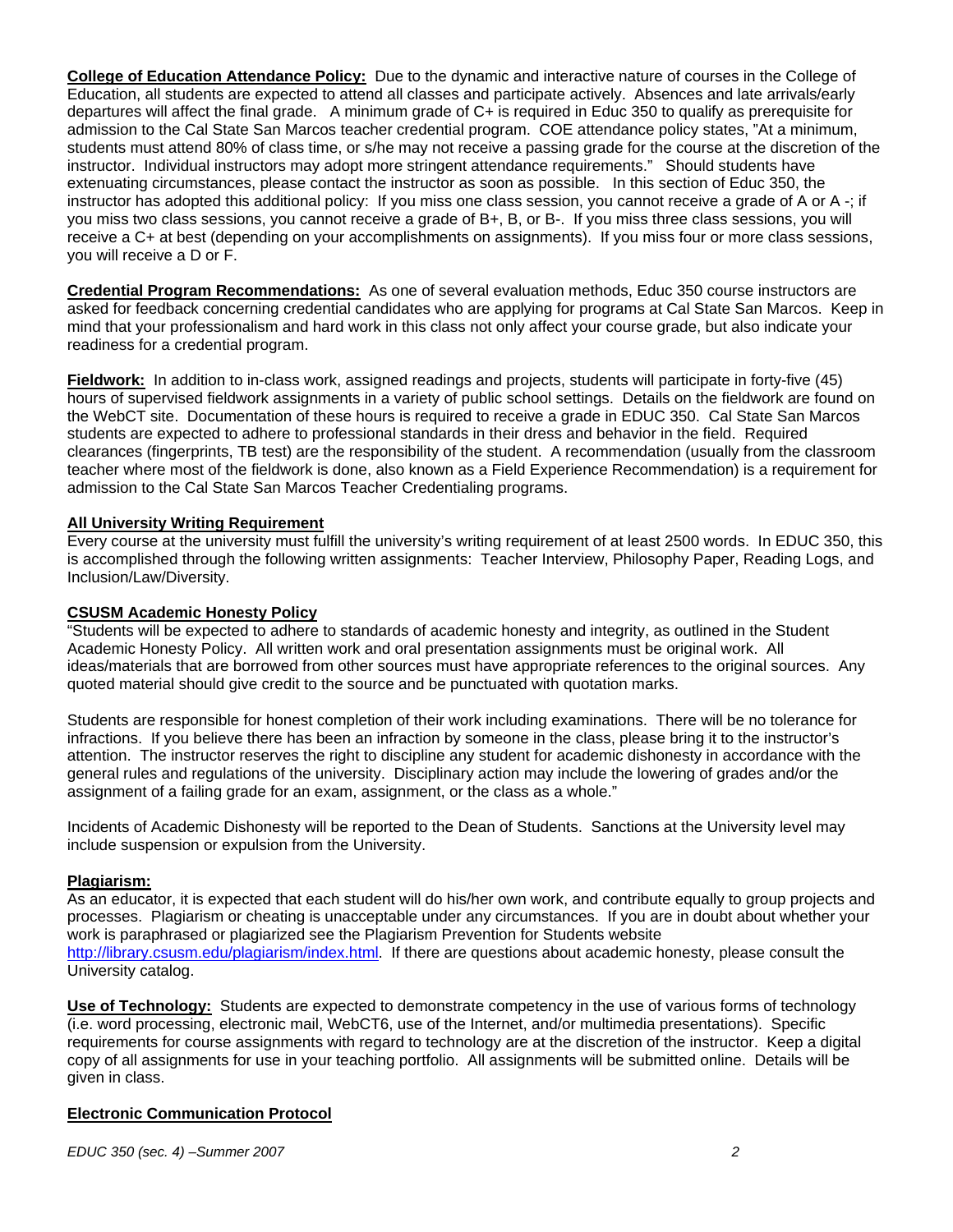Electronic correspondence is a part of your professional interactions. If you need to contact the instructor, e-mail is often the easiest way to do so. It is my intention to respond to all received e-mails in a timely manner. Please be reminded that e-mail and on-line discussions are a very specific form of communication, with their own nuances and etiquette. For instance, electronic messages sent in all upper case (or lower case) letters, major typos, or slang, often communicate more than the sender originally intended. With that said, please be mindful of all e-mail and on-line discussion messages you send to your colleagues, to faculty members in the College of Education, or to persons within the greater educational community. All electronic messages should be crafted with professionalism and care. Things to consider:

- Would I say in person what this electronic message specifically says?
- How could this message be misconstrued?
- Does this message represent my highest self?
- Am I sending this electronic message to avoid a face-to-face conversation?

In addition, if there is ever a concern with an electronic message sent to you, please talk with the author in person in order to correct any confusion.

**Teaching Performance Expectation (TPE) for EDUC 350**: A primary goal of Educ 350 is to begin the process of developing teacher candidates to become professional educators. The following TPE of the California Commission for Teacher Credentialing is expected to be met during this course:

### **TPE 12: Professional, Legal and Ethical Obligations**

Candidates are aware of their own personal values and biases and recognize ways in which these values and biases affect the teaching and learning of students. They resist racism and acts of intolerance. Candidates appropriately manage their professional time spent in teaching responsibilities to ensure that academic goals are met.

Candidates for a Teaching Credential understand and honor legal and professional obligations to protect the privacy, health, and safety of students, families, and other school professionals. They are aware of and act in accordance with ethical considerations and they model ethical behaviors for students. Candidates understand and honor all laws relating to professional misconduct and moral fitness.

### **Teaching Performance Assessment for Developing as a Professional Educator**

The successful completion of the personal philosophy assignment is a requirement for completion of this course and is a component of partially meeting the TPE described above. This statement will be used for assessment both in the course and at completion of the College of Education program. Retain an electronic copy of your statement for submission for your portfolio at the completion of your teacher education program.

**Class Discussions and Participation:** Students will engage in student-centered learning each class session, and will be expected to actively participate.

- Do you participate in class discussions productively, sharing your knowledge and understandings?
- Do you interact productively with your peers, taking on a variety of roles (leader, follower, etc.)?
- Do you contribute appropriately to group work—do you "do your share"?
- Are you able to accept others' opinions?
- Are you supportive of others' ideas?
- Do you support your peers during their presentations?
- Can you monitor and adjust your participation to allow for others' ideas as well as your own to be heard?

**Course Requirements:** Teacher education is a professional preparation program. It is expected that students will come to class prepared to discuss the readings, submit required assignments, and participate in class activities. Students are expected to adhere to academic honesty and integrity, standards of dependability, confidentiality and writing achievement. Because it is important for teachers to be able to effectively communicate their ideas to students, parents, colleagues, and administrators, writing that is original, clear and error-free is a priority for the College of Education. It is expected that work will be turned in on time. Please discuss individual issues with the instructor. Points will be deducted if assignments are submitted late (10% penalty per day late; no credit will be awarded if the assignment is one week late).

#### **Required Texts:**

Nieto, Sonia. (2006). *Why We Teach*. NY: Teachers College Press. ISBN 0807745936, Approximately \$12 - 20.

Grant, Carl. A. & Gillette, Maureen. (2005). *Learning to Teach Everyone's Children: Equity, Empowerment and*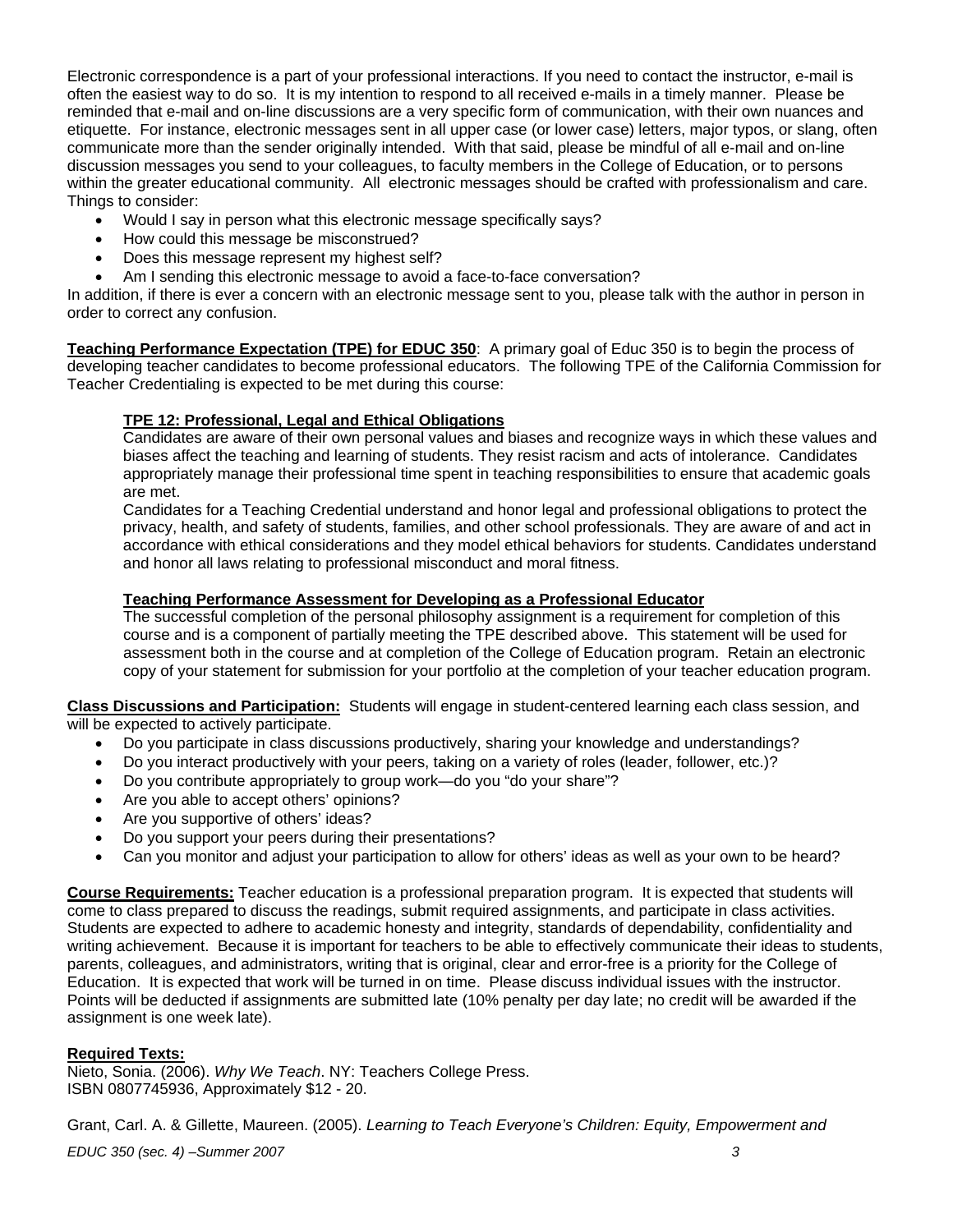Villa, R. A. and Thousand, J. S. (2005). *Creating an Inclusive School* (2nd ed.). Alexandria, VA: Association for Supervision and Curriculum Development. , ISBN 0-87120-251-4 Approximately \$12 - 25

#### **Assignments and grading:**

1. Reading log 20 points

The reading log provides an opportunity to reflect on learning about teaching through the assigned readings for each session. In the reading log, do not summarize. Instead, respond to the readings: agree, disagree, note specific ideas, etc. Entries should be 1 paragraph in length per assigned reading. Log entries for the Monday/Wednesday classes must be submitted via the course WebCT6 site by the *prior* Saturday at 5 PM each week (July 14, 21, 28, August 4). Each Friday you will submit a paragraph for each reading specified on the schedule. Please mark the paragraphs clearly, e.g., "Reading 1a: Grant/Gillette ch 1" and "Reading 1b: The Goals of Education." Each week you will write either 2 or 3 paragraphs, depending on the assigned readings. See the schedule for readings. Each time you turn in a reading log, there are 5 points possible. The log will be graded holistically.

No credit will be given for late submissions of reading logs. In extraordinary circumstances, if you do not have access to WebCT for a timely submission, you may email the log entry to me by Friday by 5 PM at mcdaniel@csusm.edu. Later, as soon as you re-establish WebCT access, you will resubmit on WebCT.

## 2. Current events in education **5 points**  $\sim$  5 points **5 points**

Sign up for a date when you will be responsible for presenting an item from the week's news in K-12 education (5 minutes maximum). The item may be from television, radio, internet (e.g., www.edweek.org/), newspaper, or magazine, and may pertain to local, national/, or international issues. You will summarize and present the importance of the news for your classmates. After you present your current event, go to the WebCT site and submit a onesentence report as the "Current Events" assignment, so that you can receive credit. You must submit your report by August 8.

#### 3. Interview of a teacher 10 points and the set of a teacher 10 points of a teacher 10 points of a teacher 10 points of a teacher 10 points of a teacher 10 points of a teacher 10 points of a teacher 10 points of a teacher Details are below. The written report is due via the WebCT site on July 18.

4 Inclusion, Diversity and Special Ed Laws 10 points Details are below. The written report is due via the WebCT site on July 30.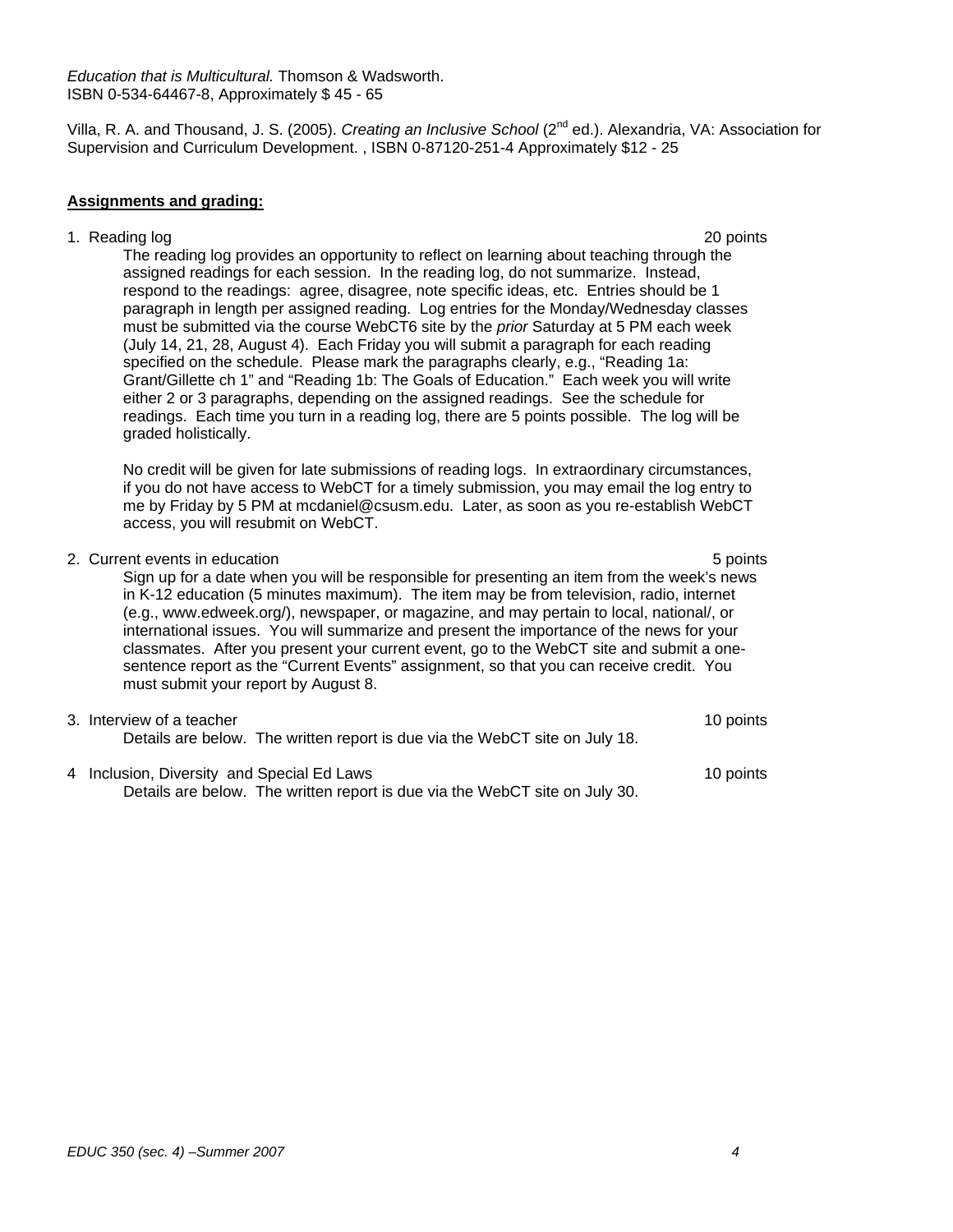### 5. Classroom observation reports 20 points

Using the classroom observation instrument provided in class, write up four observations in your field sites. The template is on the WebCT site under Fieldwork Instructions. You must submit one written observation from each of these four types of school settings: Elementary, Middle, High, and Special Setting. Submit these via the WebCT site as instructed on July 23 and August 6. Turn in your timesheet in class on August 6. If you do not complete the classroom observations, you will receive a grade of INC for the course.

6. Contemporary issues research 15 points and the contemporary issues research 15 points and 15 points of the contemporary issues research 15 points and 15 points of the contemporary issues research 15 points and 15 points

Choose (1) an issue that interests you (from the topics given to you by the instructor) and (2) one or two partners with whom to work. Research the issue and prepare an oral report to share in class. The report should describe and analyze the issuein approximately 15 minutes. When you present your research orally, provide a one-page summary and a reference list for your classmates. Each partner must submit the one-page summary to the WebCT site to receive credit for this assignment. You will present on either August 6 or 8.

- 7. Personal philosophy of schooling, learning and teaching 15 points 15 points You will write a 4-5 page paper describing your philosophy of schooling, learning and teaching. Details are below. The written report is to via the WebCT site on August 6.
- 8. Participation 5 points and 5 points and 5 points of the state of the state of the state of the state of the state of the state of the state of the state of the state of the state of the state of the state of the state o

This course is designed for active learning during class sessions. In order for this course to succeed for individuals and the group, students must come to class prepared to discuss assigned readings/topics and to participate in class activities. See details above in "Class Discussions and Participation." You will submit a self-assessment on WebCT by August 8.

Grades will be determined by the total number of points earned (100 points possible):

 $A = 93 - 100$  $A - 90 - 92$  $B+ = 87-89$  $B = 83 - 86$  $B - 80 - 82$  $C+= 77-79$  $C = 73-76$  $C - 70-72$  $D = 60 - 69$  $F = 0.59$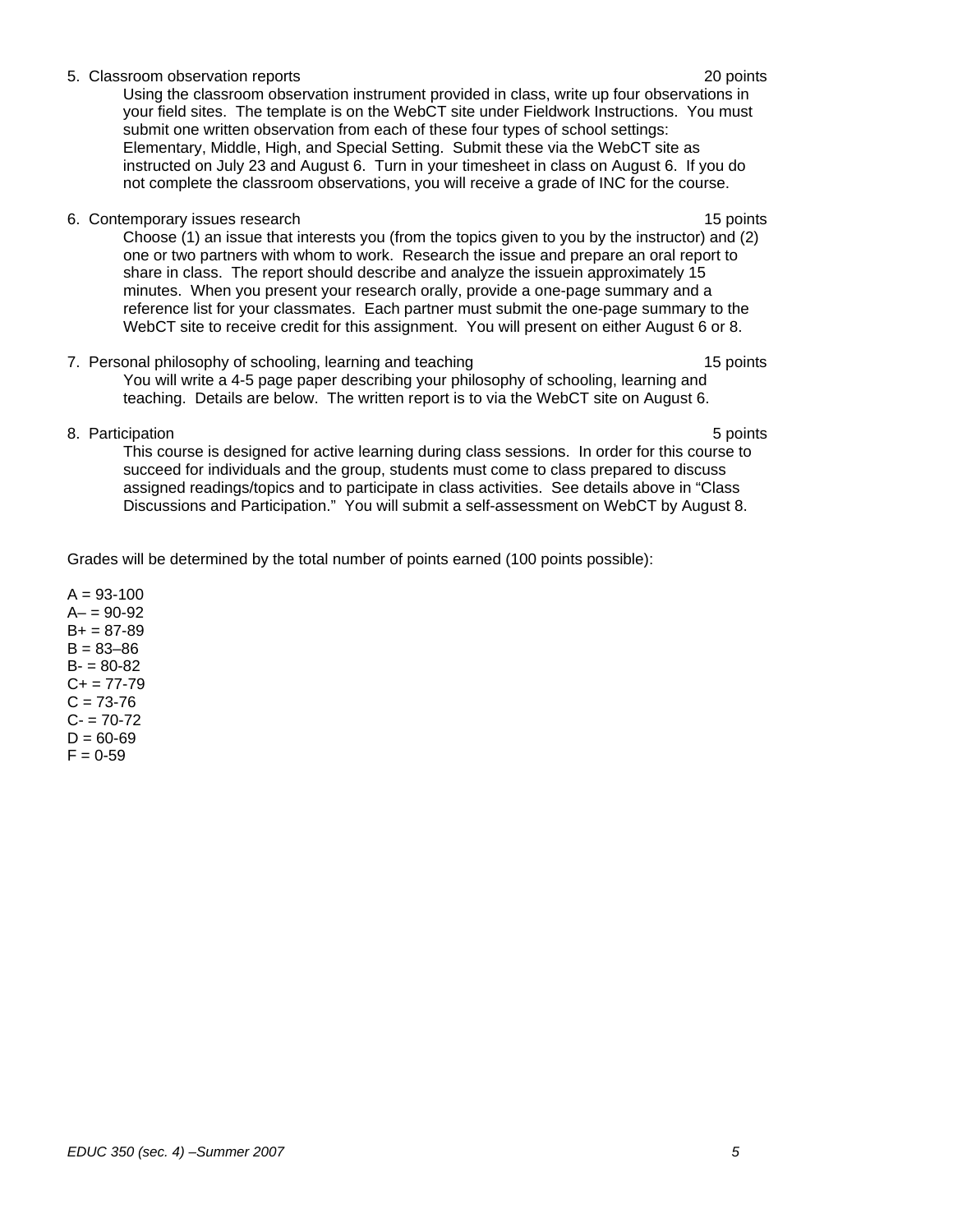## **Assignment: Interview of a Teacher**

In this assignment, you will interview a teacher and write a 3-4 page summary of what you learned from him or her. Your purpose is to render a sketch so that your reader may be able to envision the teacher as a person with a distinct philosophy and experience.

#### *Gathering information:*

Interview a current or retired teacher who has had at least 3 years of full–time experience in elementary, middle, or secondary school classrooms. Suggested questions are:

Why did the teacher choose to enter teaching? How attractive was the profession to prospective teachers at that time? What were the other career paths available; were any others seriously considered? Does the teacher have any regrets about becoming a teacher?

What professional education did the teacher have? How helpful was it in learning to teach? At what point did the teacher feel comfortable as a teacher?

What were/are the teacher's goals for the education of students? Have these goals changed over the years?

What career moves (school buildings, grade level, special students, subject matter, etc.) has the teacher made? To what extent were those moves voluntary? For current teachers, are further moves desired? If so, what are they, and why?

What have been the major joys and frustrations of teaching? What would help increase the joys and minimize the frustrations? On what issues does the teacher feel strongly about making changes in the way that schooling occurs now?

How did/does the teacher learn about his/her students' lives and needs? How similar are the backgrounds of the teacher and his/her students? What have been the teacher's experiences with "culture shock" in working with students from different backgrounds?

What are some favorite memories from the teacher's classroom? Does the teacher tend to remember individual students or activities, or are the memories more general?

What does the teacher think of current "hot issues" in education such as the California High School Exit Exam and the No Child Left Behind Act? How does the teacher take action to address new reforms that impact his/her classroom?

What is the teacher's metaphor for "teaching" or "teacher"? What are the main features of the teacher's approach toward teaching? What has the teacher learned from being a teacher?

#### *Analysis:*

After collecting your information, think about what you have learned about this teacher. Focus on a few themes that best characterize what you have heard. Do not try to be all-inclusive. *Protect your teacher's confidentiality by using a pseudonym and masking identifying details.* 

In your analysis, incorporate what you have been learning about becoming and being a teacher. How does your teacher fit within the material addressed in your readings and in class? What issues are raised through your interview? What are the implications of your interview as you think about becoming a teacher? Be sure you include at least one reference to the readings/discussions we have in class.

#### *Criteria for evaluation:*

Exemplary papers are characterized by:

Completeness of description of the teacher's experiences and views Explanation of how the teacher interview relates to your thinking about teaching Integration of coursework (readings + discussions) into the analysis Correct grammar, syntax, spelling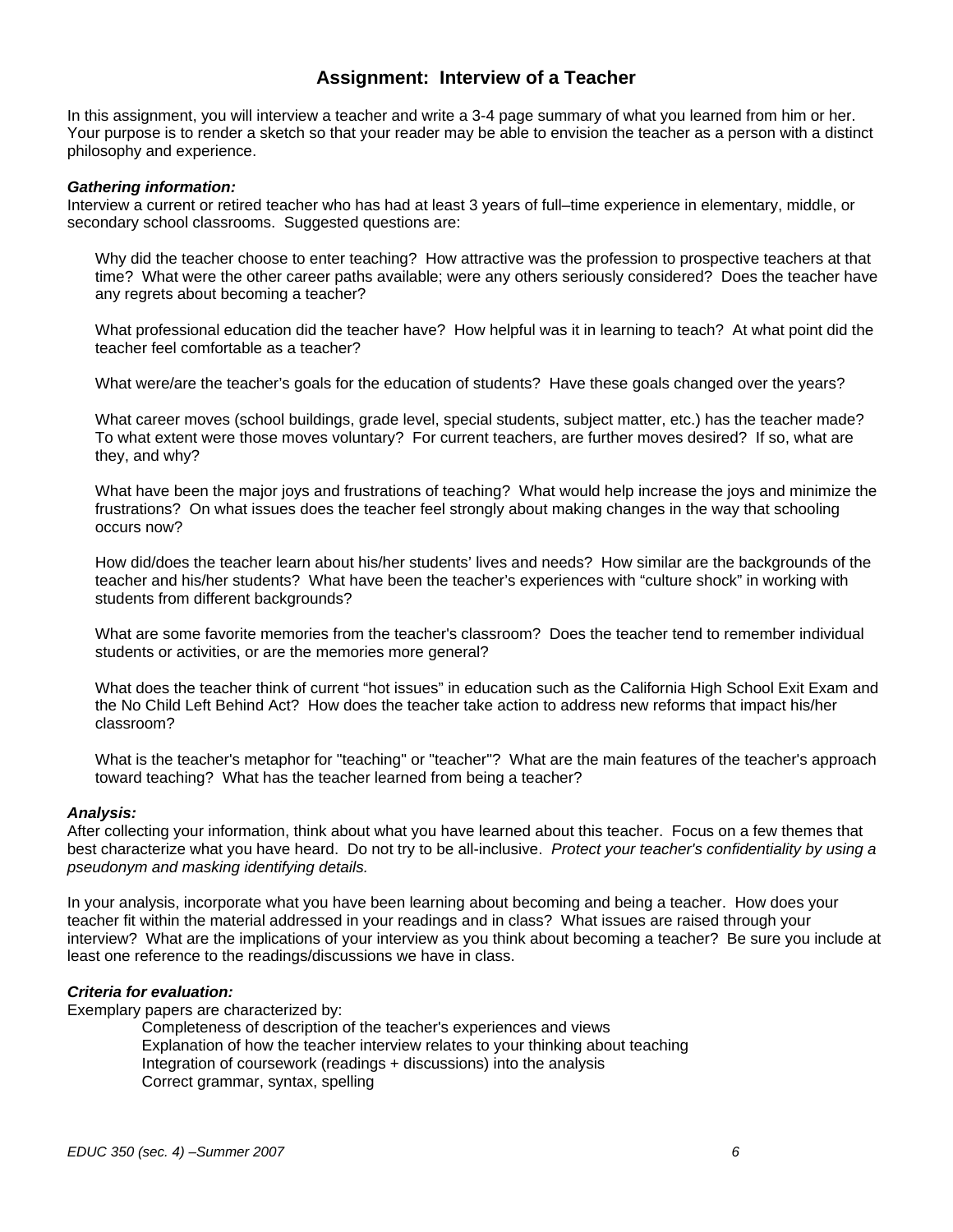## **Assignment: Philosophy of Schooling, Learning, and Teaching**

Write a 4-5 page paper (double-spaced) that explains your personal philosophy of schooling, learning and teaching. Follow the template below, and self-assess before you turn in the paper.

#### **Paper Introduction**

Describe the level of schooling and subject field(s) you hope to teach. Name your philosophy (or combination of philosophies) as described by Grant & Gillette Ch 8. Explain why you are attracted to this philosophical stance. Is it due to your own schooling and/or background, what you've seen in schools since your own school days, the influence of particular persons, texts, other experiences with children/youth, etc.?

#### **Nature of schooling**

Describe what you believe is the purpose of schooling in a democracy. How will you as a teacher help achieve these purposes? Give at least one concrete example of how you will interact with your students in light of your beliefs.

#### **Nature of the learner**

Describe what you believe is the nature of the learner. What are your thoughts about the students you will teach? What do they need from a teacher? Give at least one concrete example of how you will interact with your students in light of your beliefs.

#### **Nature of the teaching/learning process**

Describe what you believe is the nature of the teaching/learning process?.

What do you believe counts as knowledge and how should it be presented?

How will you as a teacher use subject matter and other experiences to guide students toward meaningful learning activities?

Give at least one concrete example of how you will interact with your students in light of your beliefs.

#### **Teacher dispositions and actions**

Describe what behavior (disposition/attitude & actions) you will exhibit in order to carry out your philosophical position. Give at least one concrete example of how you will conduct yourself in light of your beliefs.

#### **Conclusion**

Recap your philosophy.

What are your outstanding questions/concerns/thoughts about becoming a teacher?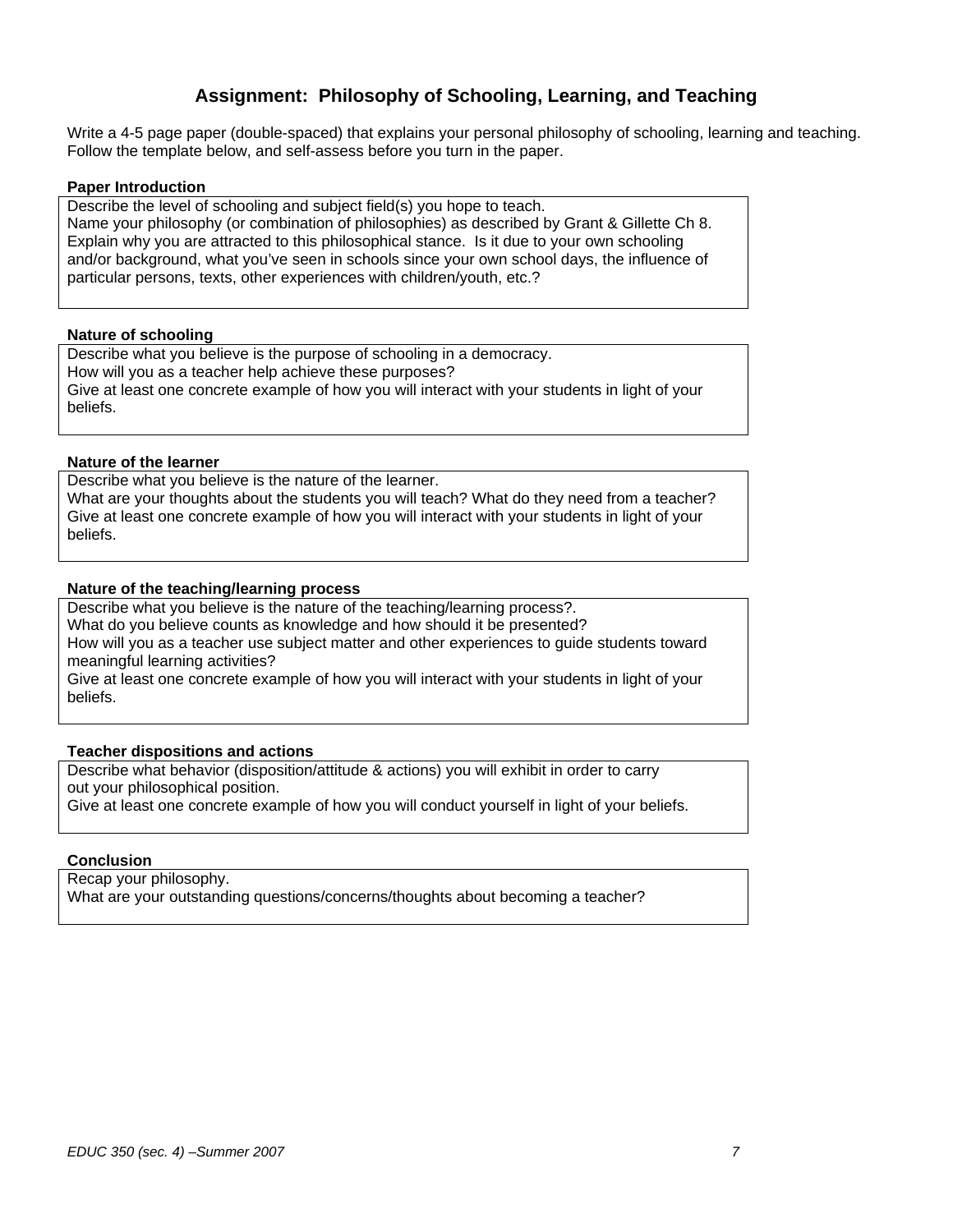#### **Criteria for Self- Assessment of Philosophy Paper**

Be sure to self-assess using the following criteria. Submit the self-assessment with your final draft of your philosophy paper (at least one "beefy" paragraph). These are the criteria that will be used to evaluate your philosophy paper.

Exemplary papers have the following characteristics:

**Ideas:** The paper is clear and focused. It holds the reader's attention. Relevant information and details enrich the central theme. Ideas are supported by research, practical knowledge and experience. Conclusions show insight. **Organization:** The organizational structure enhances and showcases the central idea or theme of the paper. An inviting introduction draws the reader in; a satisfying conclusion leaves the reader with a sense of closure and resolution. Sequencing is logical and effective. Thoughtful transitions tie parts together. The paper flows so smoothly, the reader hardly thinks about it.

**Connections**: The paper includes multiple references to EDUC 350 class experiences (specific text selections, class discussions, fieldwork observations, assignments, current events, etc.).

**Voice:** The writer of this paper speaks directly to the reader in a manner that is individual, compelling, engaging, and has personality.

**Sentence Fluency:** The writing has an easy flow. Sentences enhance the meaning. Sentences vary in length and structure. The piece has purposeful and varied sentence beginnings.

**Conventions:** The writer demonstrates a good grasp of standard writing conventions. Spelling is generally correct. Punctuation is accurate. Grammar and usage are correct. Paragraphing tends to be sound. The piece needs very little additional editing.

## **Assignment: Inclusion, Diversity and Special Ed Laws**

You will apply your understanding of the legal context of inclusive education and laws that influence teaching responsibilities. Study the following chapters and web sites:

Grant, Carl. A. & Gillette, Maureen. (2005). *Learning to Teach Everybody's Children: Equity, Empowerment and Education that is Multicultural.* Thomson & Wadsworth. Read Ch 10.

Villa, R. A. & Thousand, J. S. (2005). *Creating an inclusive school.* Alexandria, VA: Association for Supervision and Curriculum Development. Read Ch 1-2.

#### **Reflection and Applications:**

Apply your understanding of the legal context of inclusive education and laws that influence your teaching responsibilities.

 Identify five laws or court decisions that influence you as a professional educator. At least two of these five must relate to special education law. Provide your rationale (one paragraph) for each selection. Why is it important to you? How might it affect your teaching? Feel free to add insights from your personal experiences, observations and FAT City Video.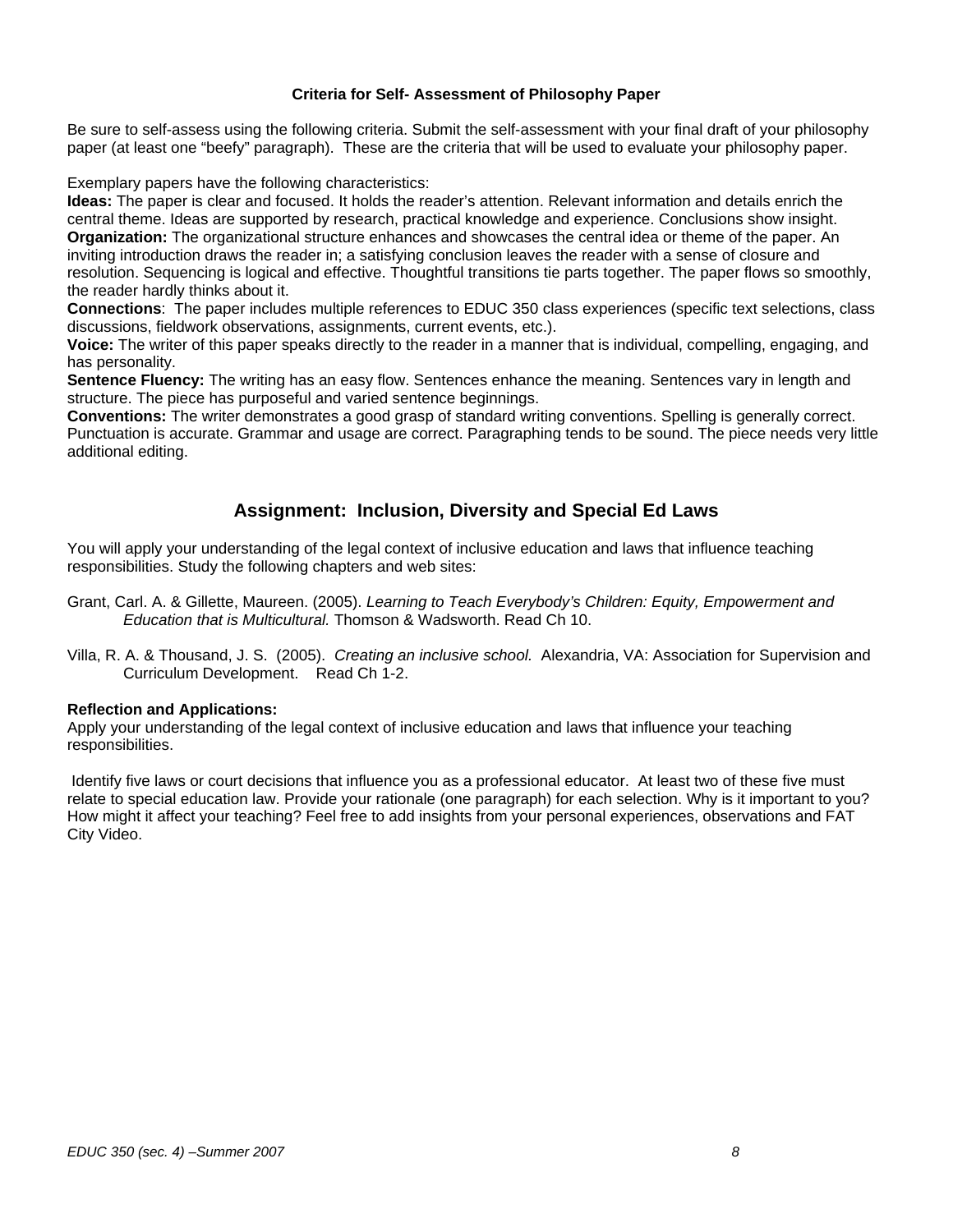# **EDUC 350: Foundations of Teaching as a Profession Summer 2007 Tentative Schedule**

| (Subject to change to meet student needs.) |  |
|--------------------------------------------|--|
|--------------------------------------------|--|

| <b>Date</b>              | <b>Session Title</b>                                   | <b>Topics</b>                                                                                                                                                                                                 | <b>Reading and Assignments for Class</b>                                                                                                                                                                                                                                                           |
|--------------------------|--------------------------------------------------------|---------------------------------------------------------------------------------------------------------------------------------------------------------------------------------------------------------------|----------------------------------------------------------------------------------------------------------------------------------------------------------------------------------------------------------------------------------------------------------------------------------------------------|
| Week 1                   |                                                        |                                                                                                                                                                                                               |                                                                                                                                                                                                                                                                                                    |
| July 9<br>Mon            | Course Intro<br>Building a<br>community of<br>learners | Community building<br>WebCT-computer lab<br><b>Current Events</b><br>Introduce Teacher<br>Interview                                                                                                           | Access the website at<br>http://lynx.csusm.edu/courses/directory/directory.asp<br>Sign up for WebCT - get library card and password.                                                                                                                                                               |
| July 11<br>Wed           | Why Teach?<br>Schooling in a<br>democracy              | Reading 1a: Grant/Gillette<br>ch <sub>1</sub><br>Reading 1b: "The Goals<br>of Education" on WebCT<br>site.<br><b>Field Experience</b><br>Requirement<br>Why teach?                                            | Bring to class all three texts, syllabus, field experience info<br>and schedule, along with your questions about these<br>Read the EDUC 350 Fieldwork Instructions on the WebCT<br>site.<br>Reading Log 1 (a, b, c) is due on Saturday July 14 at 5 PM<br>(one paragraph for each section a, b, c) |
| Week 2<br>July 16<br>Mon |                                                        | What is the purpose of<br>schooling in a democracy?<br>Workshop for Nieto<br>presentations<br>Discuss teacher interview<br>with your peers. Use PQP<br>(praise, question & polish)<br>format to give feedback | Waiver requests for field experience hours must be turned in<br>during class today<br>Bring a draft of your teacher interview to class (on paper)                                                                                                                                                  |
|                          |                                                        | Workshop for Nieto<br>presentations<br>Choose issues<br>presentation topics and<br>partners                                                                                                                   | Read your section of Nieto & bring book to class                                                                                                                                                                                                                                                   |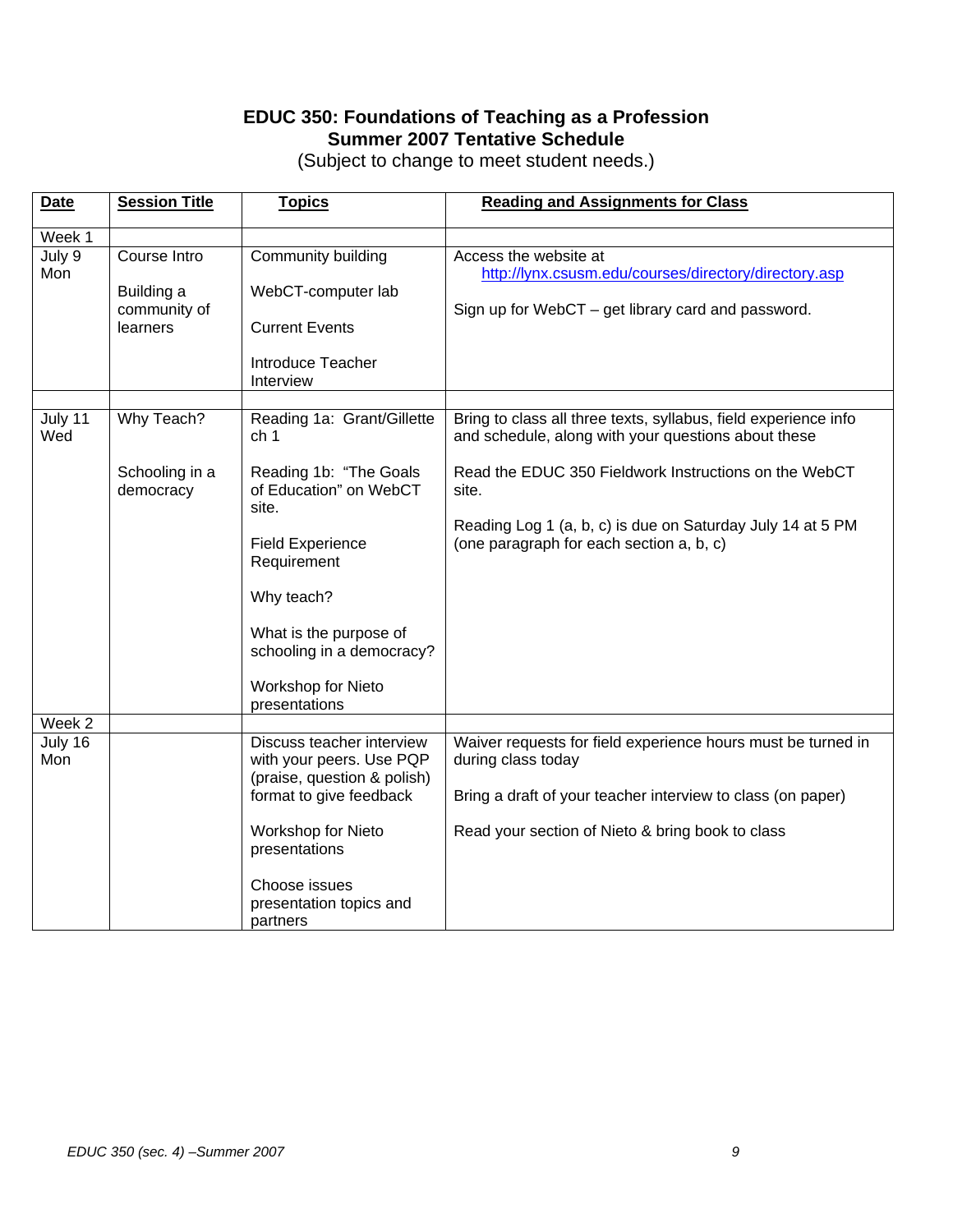| July 18<br>Wed                               | Becoming a<br>teacher<br>Inclusion                 | Reading 1c:<br>Grant/Gillette ch. 6<br><b>Student Services</b><br>presentation<br>Reading 2a:<br>Villa/Thousand ch. 1-2<br>Reading 2b: Grant/Gillette<br>ch <sub>10</sub><br><b>FAT City Video</b><br>Preview Inclusion,<br>Diversity & SpEd Law                                           | Teacher Interview due July 18 at 5 PM.<br>Reading Log 2 (a, b, c) is due on Saturday July 21 at 5 PM<br>(one paragraph for each section a, b, c)<br>Peruse the website brochure of your choice at:<br>http://lynx.csusm.edu/coe/academics/<br>and the EDUC 350 Advising Session PowerPoint at:<br>http://lynx.csusm.edu/coe/ssc/Presentations.asp |
|----------------------------------------------|----------------------------------------------------|--------------------------------------------------------------------------------------------------------------------------------------------------------------------------------------------------------------------------------------------------------------------------------------------|---------------------------------------------------------------------------------------------------------------------------------------------------------------------------------------------------------------------------------------------------------------------------------------------------------------------------------------------------|
|                                              |                                                    | Assignment                                                                                                                                                                                                                                                                                 |                                                                                                                                                                                                                                                                                                                                                   |
| $\overline{\text{Week}}$ 3<br>July 23<br>Mon | Philosophies of<br>Education                       | Reading 2c: Grant/Gillette<br>ch 8                                                                                                                                                                                                                                                         | Take "What is Your EP?" survey in Grant/Gillette pp. 300-305<br>and bring your results to class                                                                                                                                                                                                                                                   |
|                                              | Observing in<br>classrooms part                    | Philosophies of Education<br>Sharing your observation<br>experiences<br>Workshop for issues<br>presentations                                                                                                                                                                               | Observations Part 1 (two write-ups) due on July 23 at 5 PM.                                                                                                                                                                                                                                                                                       |
| July 25<br>Wed<br>Week 4                     | Why we teach                                       | Nieto<br>presentations<br>Workshop for<br>issues<br>presentations                                                                                                                                                                                                                          | Reading Log 3 (a, b) due on Saturday July 28 at 5 PM. (one<br>paragraph for each section a, b)                                                                                                                                                                                                                                                    |
| July 30                                      | School                                             | Writing groups edit                                                                                                                                                                                                                                                                        | Inclusion, Diversity & SpEd Law assignment due July 30 at 5                                                                                                                                                                                                                                                                                       |
| Mon                                          | organization<br>Middle schooling<br>High schooling | philosophy paper draft<br>Reading 3a: Grant/Gillette<br>ch 7<br>School organization<br>Middle schooling:<br>Peruse the National<br>Middle School Association<br>website, www.nmsa.org<br>High schooling:<br>Peruse the National High<br><b>School Association</b><br>website, www.nhsa.net | PM.<br>Bring philosophy paper draft (on paper) to class                                                                                                                                                                                                                                                                                           |
| Aug 1<br>Wed                                 | The Lives and<br>Work of<br><b>Teachers</b>        | Reading 3b: Grant/Gillette<br>ch 2. Based on the<br>reading, write 3 questions                                                                                                                                                                                                             | Reading Log 4 (a, b) due on Saturday Aug 4 at 5 PM. (instead<br>of a paragraph for each section a, b, write three questions to<br>ask a school principal based on that chaptera total of six                                                                                                                                                      |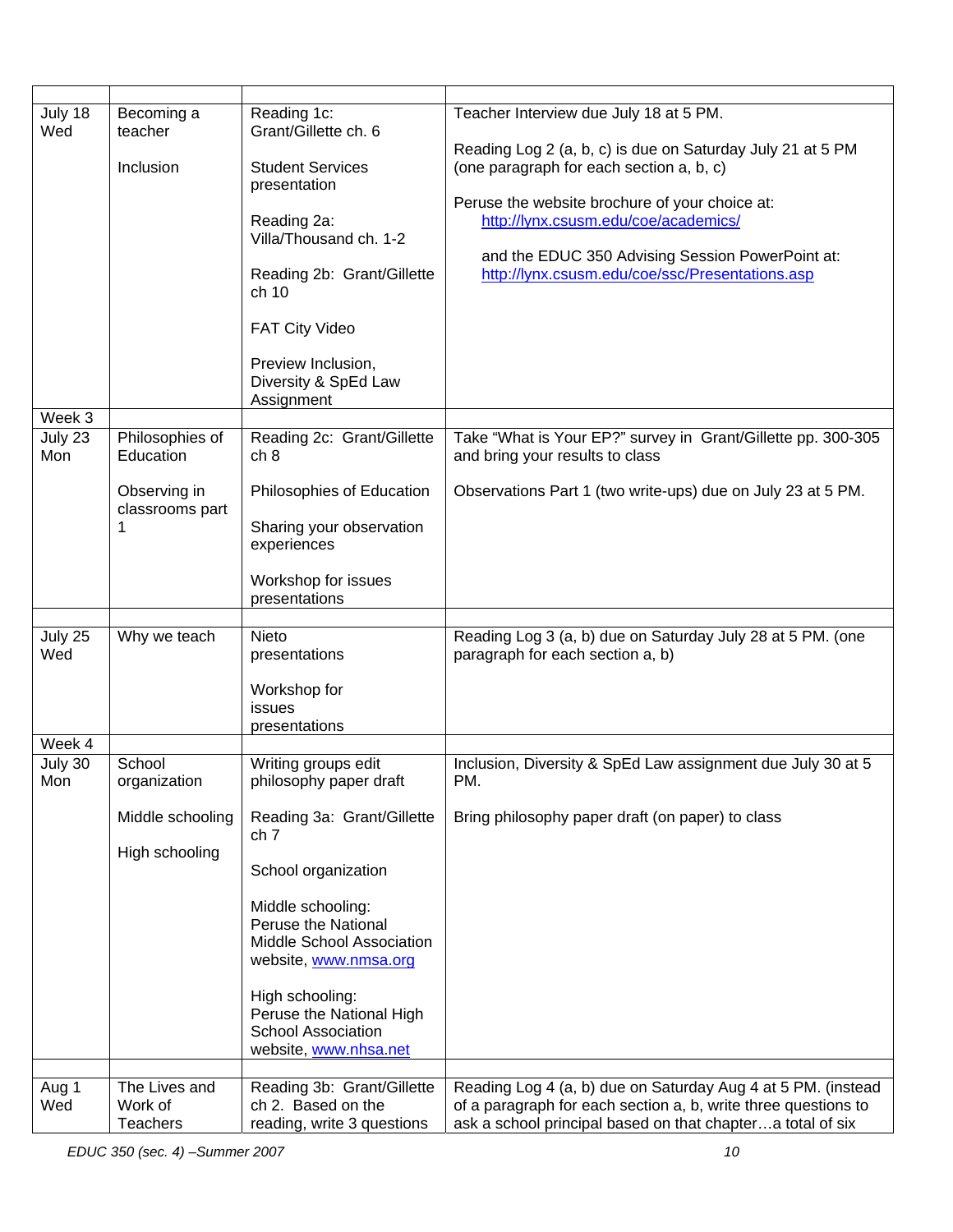|              | <b>Teacher Rights</b><br>and Ethics                                                                         | for the panel instead of a<br>paragraph for the log.<br>Panel of experienced<br>teachers<br>Review Grant/Gillette ch.<br>10<br><b>Teacher Ethics</b>  | questions.)                                                                                                                                                                          |
|--------------|-------------------------------------------------------------------------------------------------------------|-------------------------------------------------------------------------------------------------------------------------------------------------------|--------------------------------------------------------------------------------------------------------------------------------------------------------------------------------------|
| Week 5       |                                                                                                             |                                                                                                                                                       |                                                                                                                                                                                      |
| Aug 6<br>Mon | <b>School Finance</b><br>and Governance<br>Observing in<br>classrooms part<br>Issues in<br>Education part 1 | Reading 4a: Grant/Gillette<br>ch.9<br>Reading 4b: Grant/Gillette<br>ch. 11<br>Sharing your observation<br>experiences<br>Some issues<br>presentations | Observations Part 2 (two write-ups) due on Aug 6 at 5 PM<br>Philosophy of Teaching, Learning and Schooling due on Aug 6<br>at 5 PM<br>Fieldwork Log (on paper) due on Aug 6 in class |
| Aug 8<br>Wed | Issues in<br>Education part 2                                                                               | Some issues<br>presentations                                                                                                                          | Issues Presentation write-up due on Aug 8 at 5 PM<br>Current Events due on Aug 8 at 5 PM<br>Participation self-assessment due on Aug 8 at 5 PM                                       |